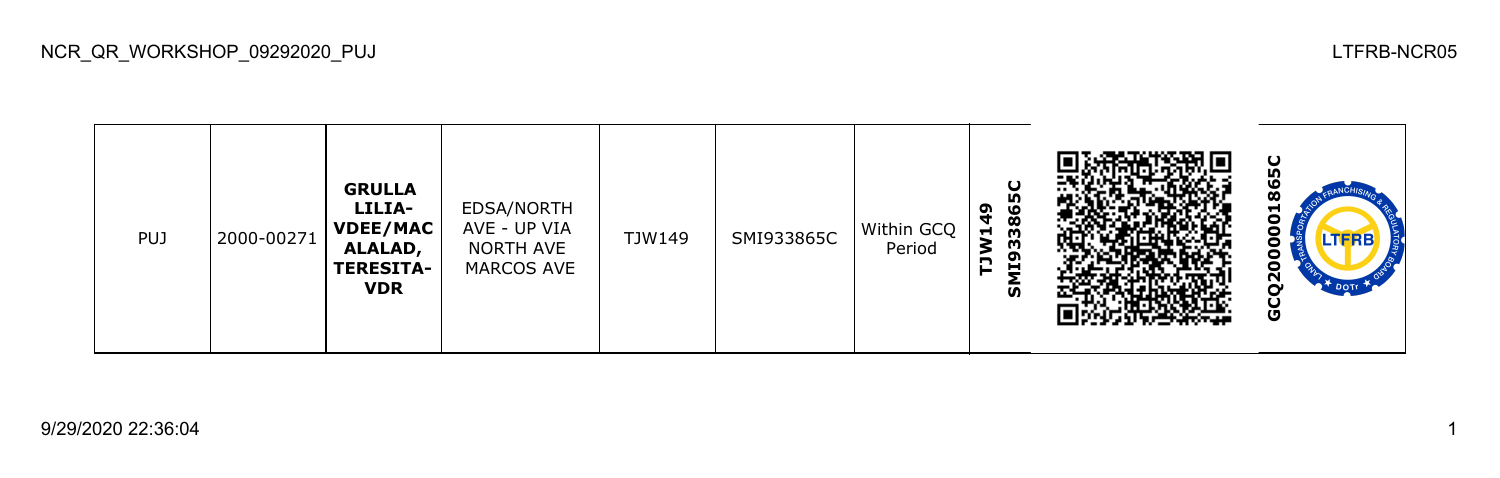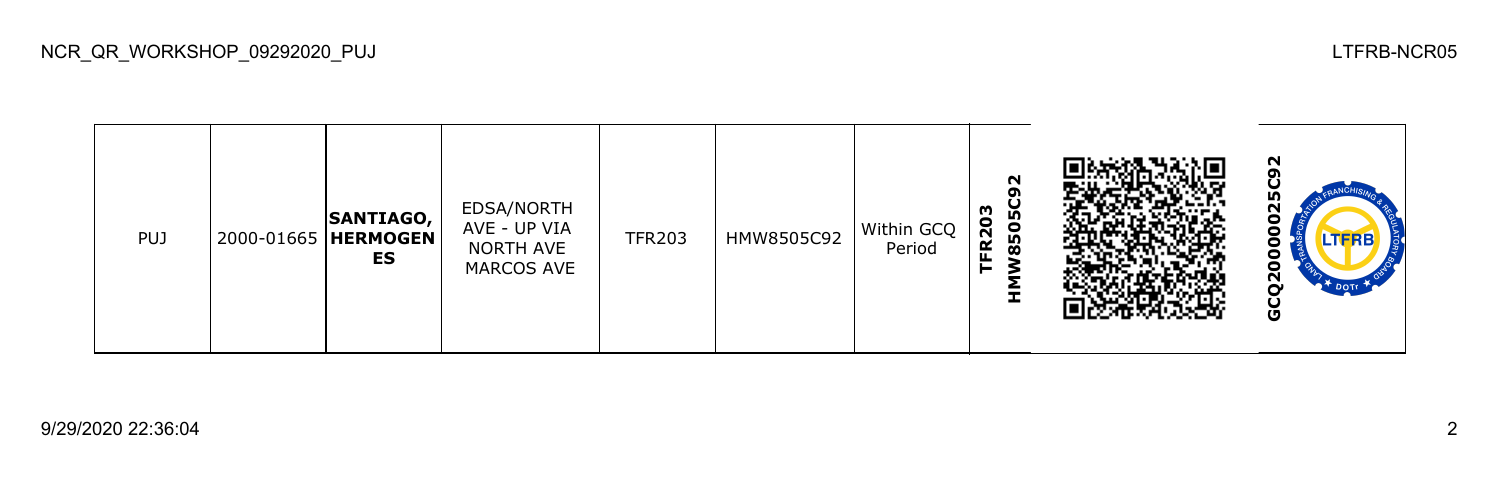| <b>PUJ</b> | 2001-01130 | LAGONOY,<br><b>ELSA</b> | EDSA/NORTH<br>AVE - UP VIA<br>NORTH AVE<br>MARCOS AVE | <b>TXN131</b> | MAR200728729 | Within GCQ<br>Period | O<br>287<br>Ħ<br>m<br>$\blacksquare$<br>$\zeta$<br>g<br>N |  | ပ<br>o<br>m<br>$\bullet$<br>۰<br>H<br>0<br>o<br>$\overline{Q}$<br><b>DOTT</b><br>ပ<br>Ū |
|------------|------------|-------------------------|-------------------------------------------------------|---------------|--------------|----------------------|-----------------------------------------------------------|--|-----------------------------------------------------------------------------------------|
|------------|------------|-------------------------|-------------------------------------------------------|---------------|--------------|----------------------|-----------------------------------------------------------|--|-----------------------------------------------------------------------------------------|

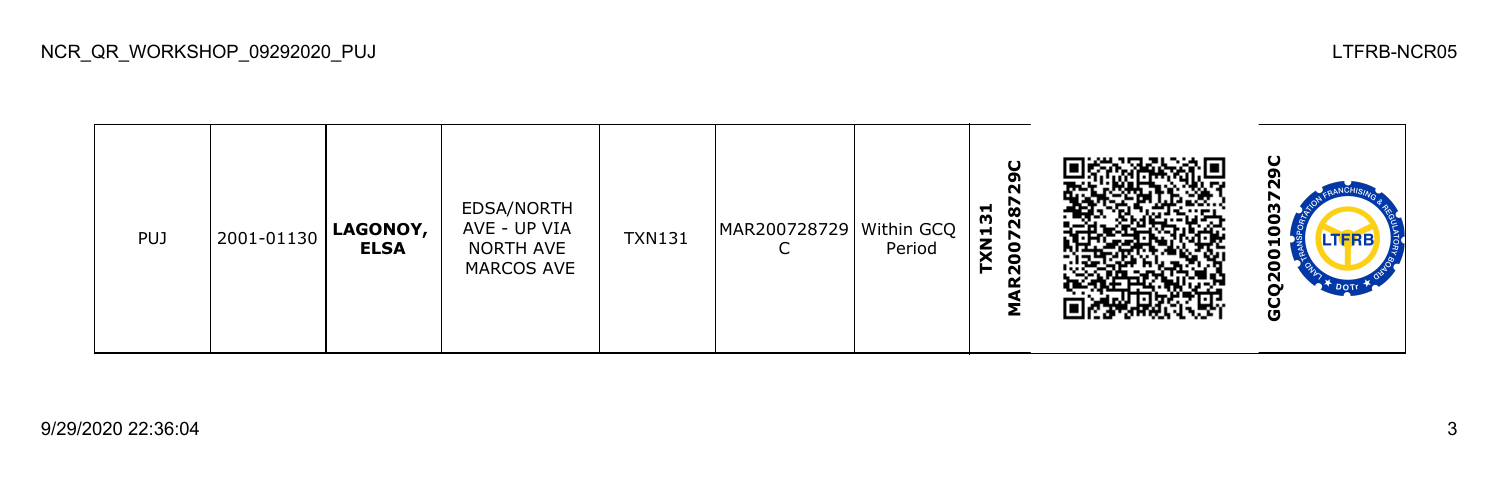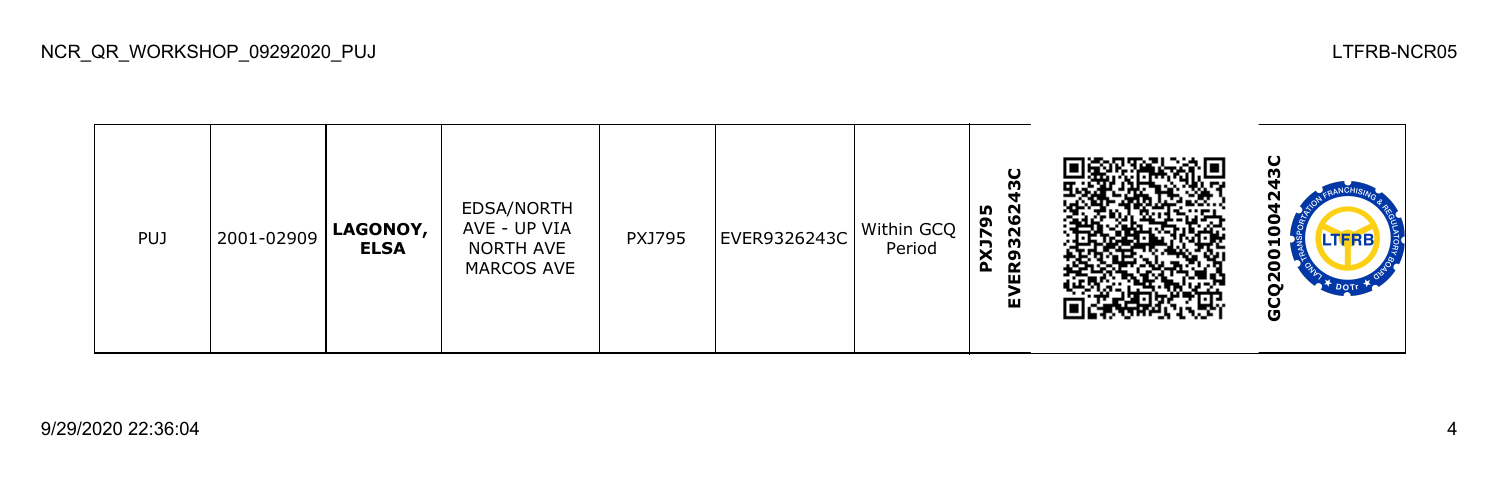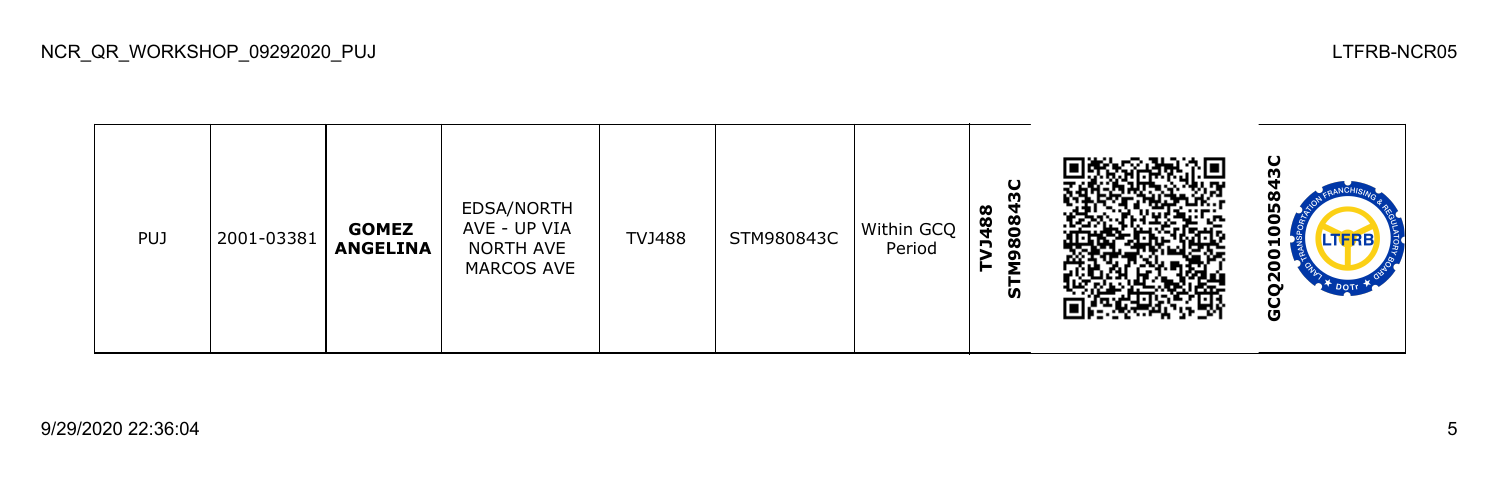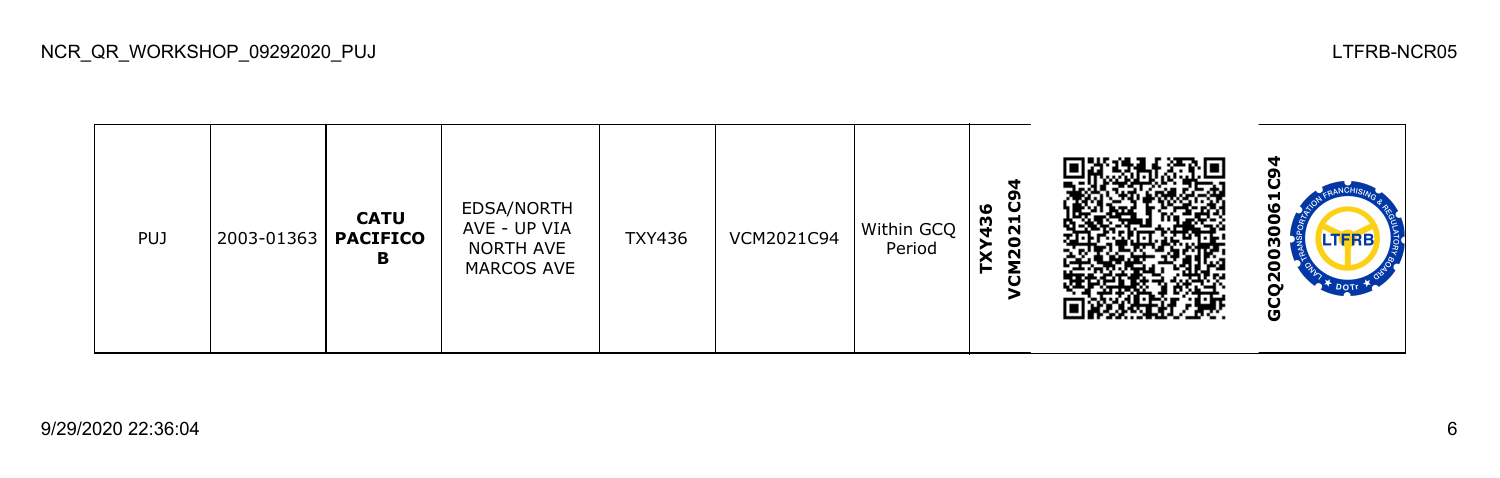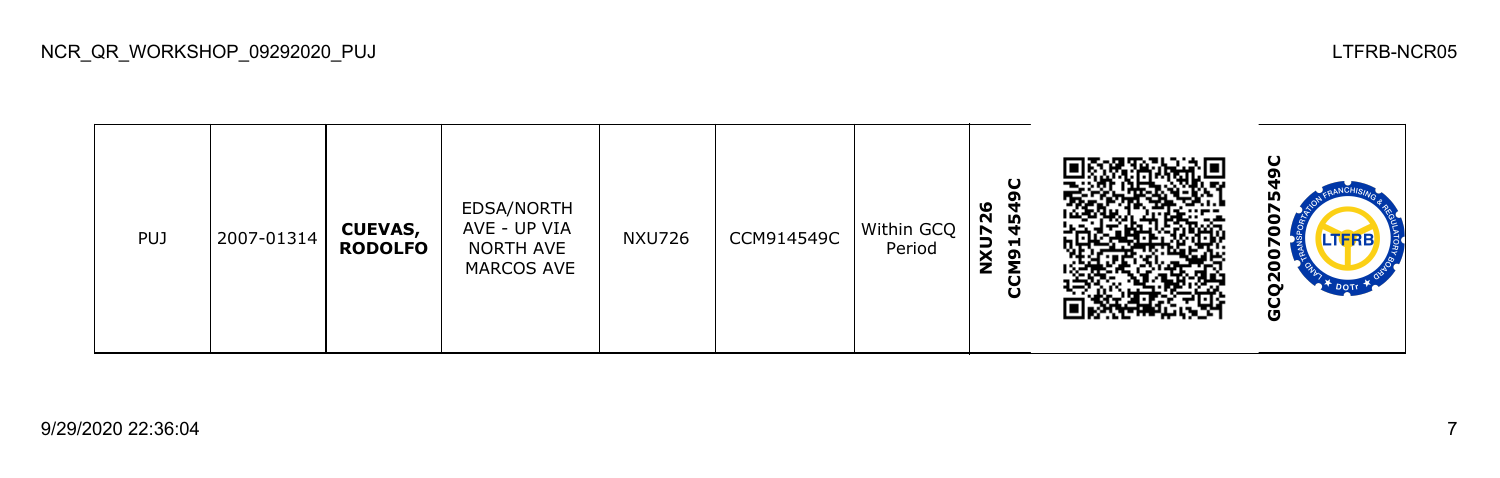| <b>PUJ</b> | 2010-01343 | CATU,<br><b>NATALIA</b> | EDSA/NORTH<br>AVE - UP VIA<br>NORTH AVE<br>MARCOS AVE | <b>PXP334</b> | EXL97022024C | Within GCQ<br>Period | $\cup$<br>PXP334<br>9702202<br>ă |  | ပ<br>c<br>$\overline{\mathbf{8}}$<br>0<br>LTFRB<br>$\bullet$<br>5<br>$\overline{Q}$<br>$2^*$ DOTE<br>Ğ |
|------------|------------|-------------------------|-------------------------------------------------------|---------------|--------------|----------------------|----------------------------------|--|--------------------------------------------------------------------------------------------------------|
|------------|------------|-------------------------|-------------------------------------------------------|---------------|--------------|----------------------|----------------------------------|--|--------------------------------------------------------------------------------------------------------|

NCR\_QR\_WORKSHOP\_09292020\_PUJ LTFRB-NCR05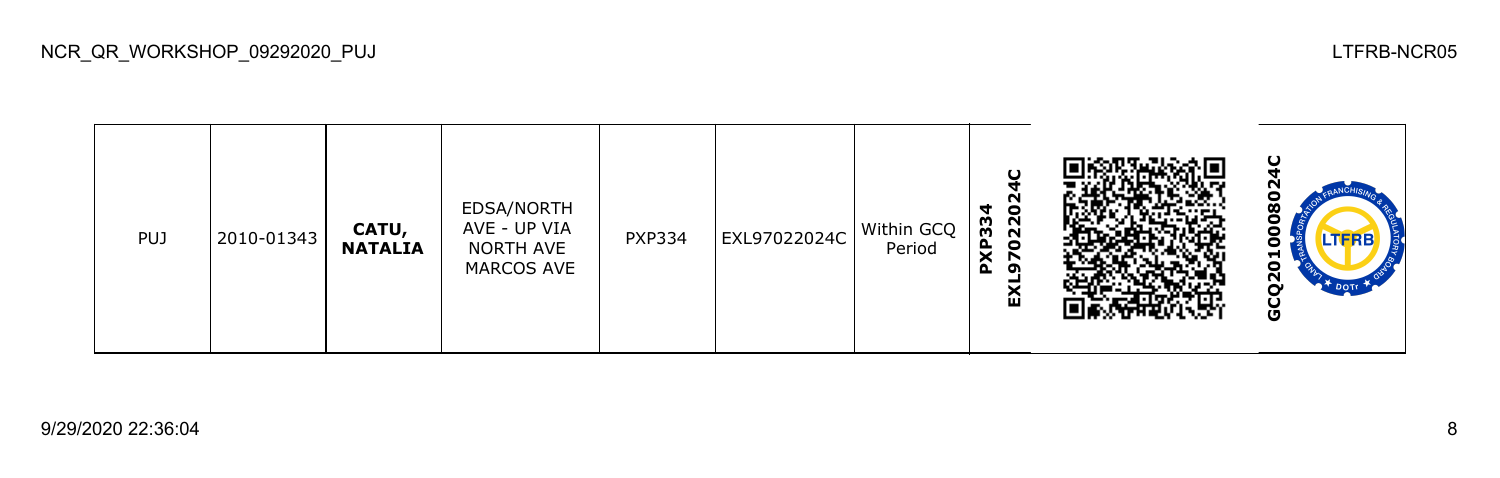| PUJ | 2010-02734 | <b>BUCUD,</b><br><b>TIMOTEO</b> | EDSA/NORTH<br>AVE - UP VIA<br>NORTH AVE<br>MARCOS AVE | <b>UVH491</b> | CCM9914753C | Within GCQ<br>Period | ပ<br>753<br>−<br>ຶ<br>4<br>4<br>Н<br>ຸດ<br>໑<br>∍<br>ပ္ပ |  | ပ<br>ნე<br>ი<br>r<br>ີຕ<br>LTFRB<br>−<br>0<br>$\overline{2}$<br>DOTT<br>Ū |
|-----|------------|---------------------------------|-------------------------------------------------------|---------------|-------------|----------------------|----------------------------------------------------------|--|---------------------------------------------------------------------------|
|-----|------------|---------------------------------|-------------------------------------------------------|---------------|-------------|----------------------|----------------------------------------------------------|--|---------------------------------------------------------------------------|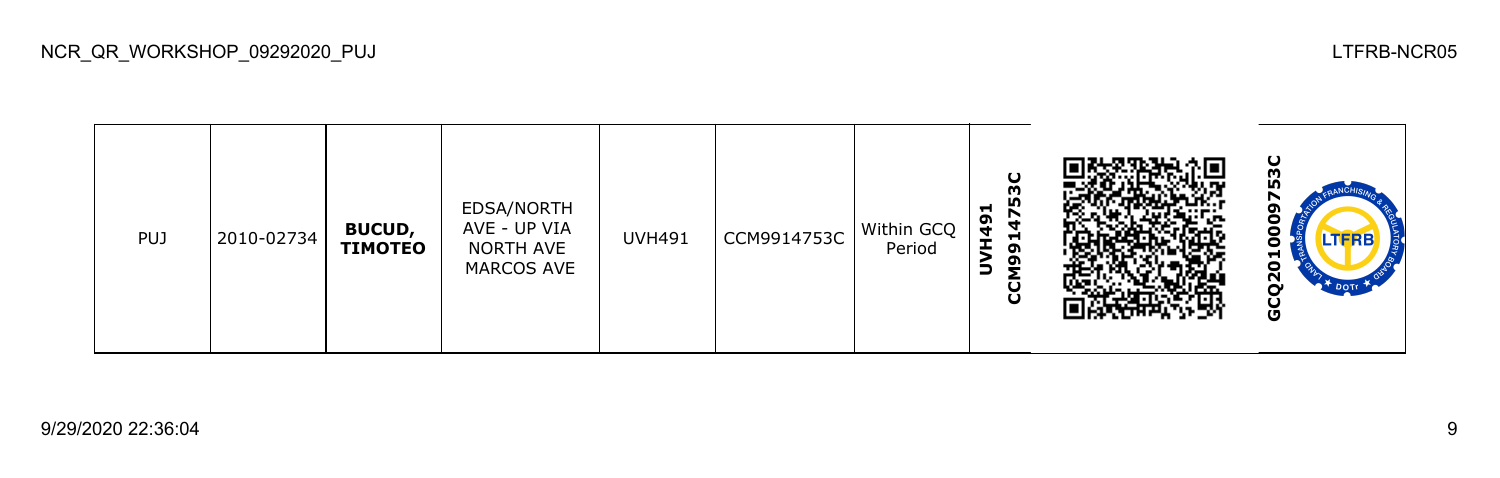| <b>PUJ</b> | 2010-02734 | <b>BUCUD,</b><br><b>TIMOTEO</b> | EDSA/NORTH<br>AVE - UP VIA<br>NORTH AVE<br>MARCOS AVE |  | JCS201501000   Within GCQ<br>1 <sup>C</sup> | Period | $\cup$<br>ы<br>c<br>$\bullet$<br>Ō<br>501<br>$\blacksquare$<br>$\bullet$<br>$\sim$<br><b>S</b><br>n |  | ပ<br>Н<br>o<br>ο<br>⊣<br>o<br>ςŠ<br>DOTE<br>U<br>O |
|------------|------------|---------------------------------|-------------------------------------------------------|--|---------------------------------------------|--------|-----------------------------------------------------------------------------------------------------|--|----------------------------------------------------|
|------------|------------|---------------------------------|-------------------------------------------------------|--|---------------------------------------------|--------|-----------------------------------------------------------------------------------------------------|--|----------------------------------------------------|

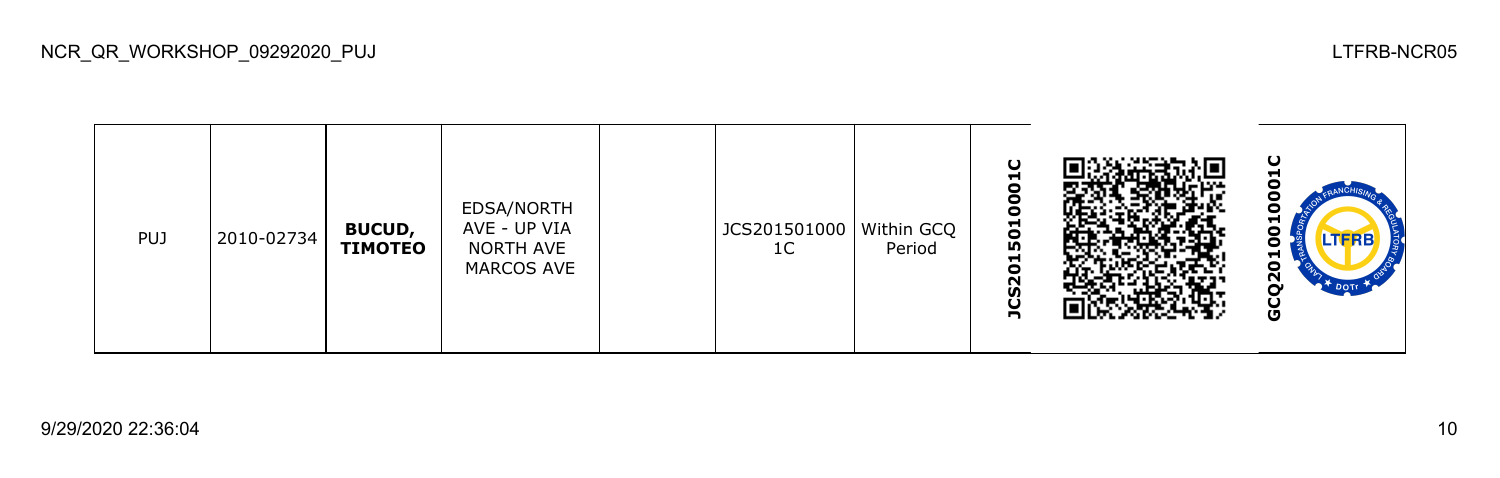| <b>PUJ</b> | 2010-04377 | CRUZ,<br><b>NORMA</b> | EDSA/NORTH<br>AVE - UP VIA<br>NORTH AVE<br>MARCOS AVE |  | LS4A372T2HG0 Within GCQ<br>01599 | Period | o<br>თ<br>ნ<br>Н<br>0<br>0<br>⊻<br>$\sim$<br>N<br>57<br>un |  | ໑<br>ຫ<br>ŋ<br>−<br>⊣<br>H<br>LTFRB<br>−<br>o<br>$\bar{\mathbf{N}}$<br>∼<br>DOTT<br>Ū |
|------------|------------|-----------------------|-------------------------------------------------------|--|----------------------------------|--------|------------------------------------------------------------|--|---------------------------------------------------------------------------------------|
|------------|------------|-----------------------|-------------------------------------------------------|--|----------------------------------|--------|------------------------------------------------------------|--|---------------------------------------------------------------------------------------|

NCR\_QR\_WORKSHOP\_09292020\_PUJ LTFRB-NCR05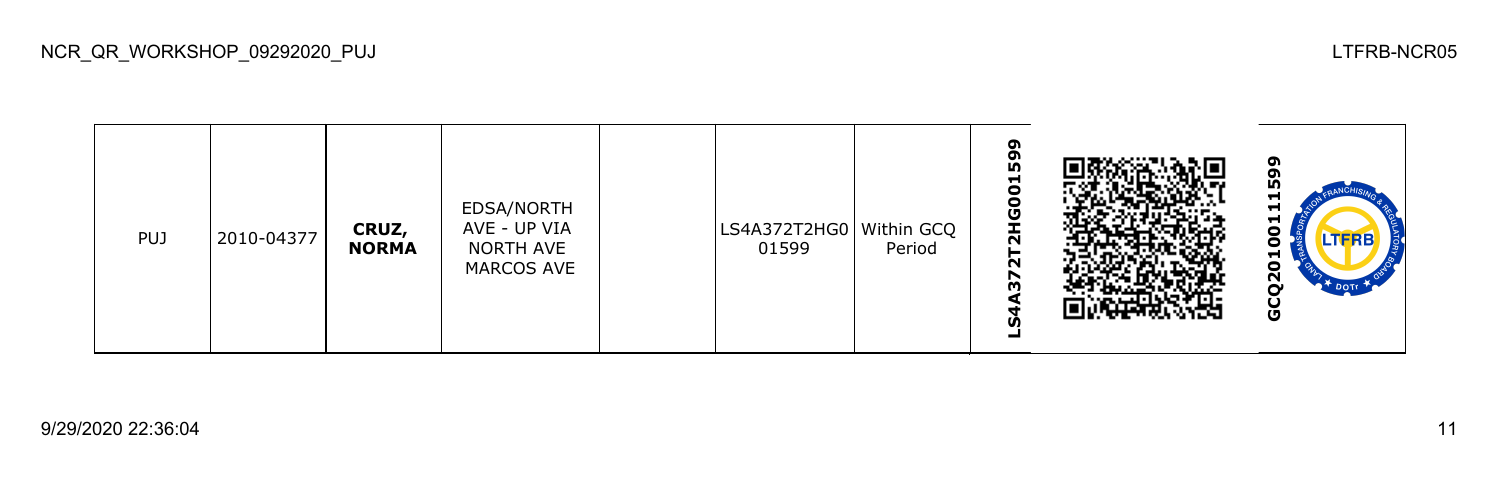| <b>PUJ</b> | 2010-04937 | PARAS,<br><b>REYNALDO</b> | EDSA/NORTH<br>AVE - UP VIA<br>NORTH AVE<br>MARCOS AVE | <b>UWG188</b> | HMW20122262   Within GCQ<br>9C | Period | ပ<br>o<br>N<br>12226<br>88<br>ច<br>20 |  | ပ<br>o<br>ഥ<br>N<br>⊣<br>o<br>LTERB<br>−<br>ο<br>2<br>O |
|------------|------------|---------------------------|-------------------------------------------------------|---------------|--------------------------------|--------|---------------------------------------|--|---------------------------------------------------------|
|------------|------------|---------------------------|-------------------------------------------------------|---------------|--------------------------------|--------|---------------------------------------|--|---------------------------------------------------------|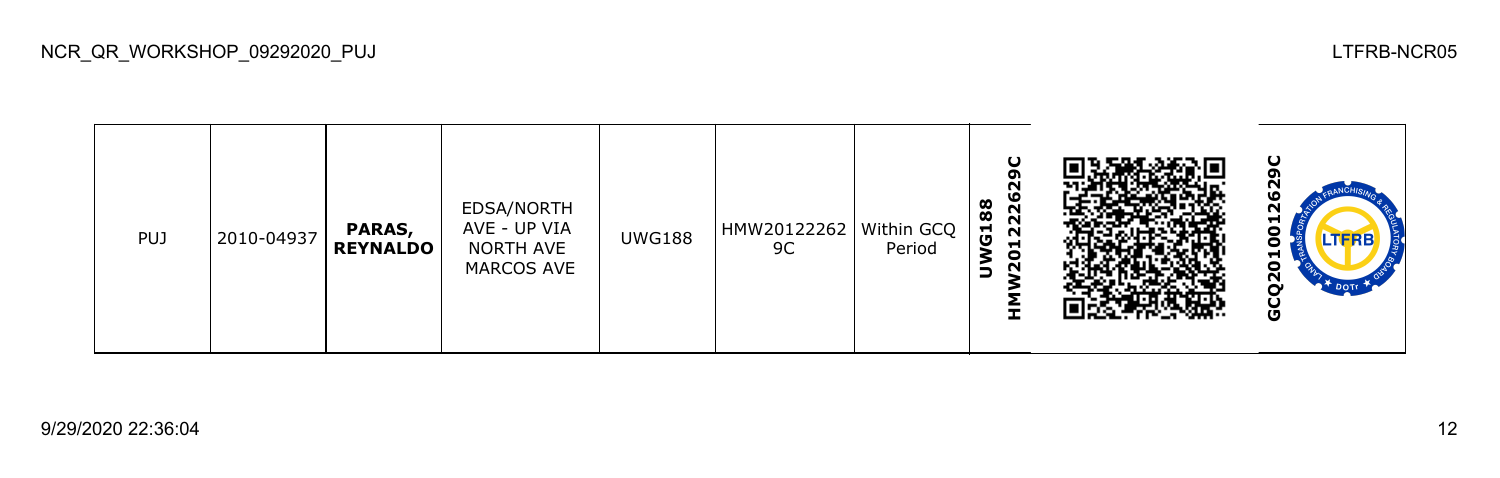| <b>PUJ</b> | 2010-05454 | <b>CLEMENTE,</b><br><b>CHRISTINE</b> | EDSA/NORTH<br>AVE - UP VIA<br>NORTH AVE<br>MARCOS AVE | <b>TXZ432</b> | NKR57L046261   Within GCQ | Period | ဖ<br>ᆋ<br><b>10</b><br>0462<br>N<br>Z43<br>r<br>in.<br>⊻<br>z |  | ഄ<br>-<br>N<br>m<br>H<br>−<br>ο<br>N<br>Ū |
|------------|------------|--------------------------------------|-------------------------------------------------------|---------------|---------------------------|--------|---------------------------------------------------------------|--|-------------------------------------------|
|------------|------------|--------------------------------------|-------------------------------------------------------|---------------|---------------------------|--------|---------------------------------------------------------------|--|-------------------------------------------|

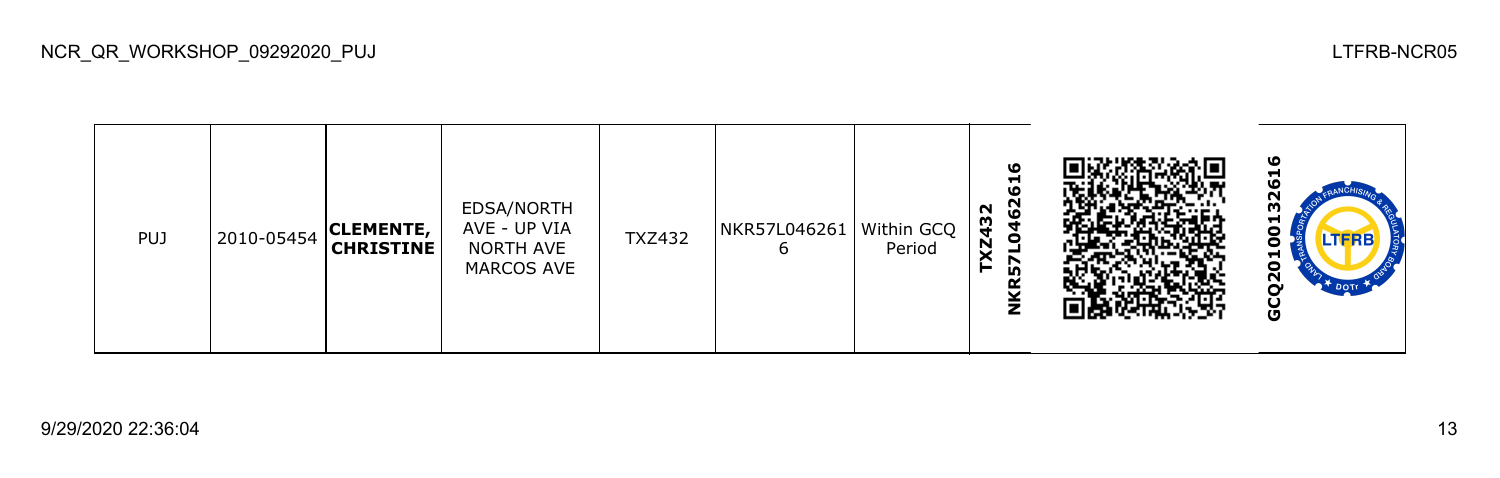| <b>PUJ</b> | 2010-05455 | <b>CLEMENTE,</b><br><b>CHRISTINE</b> | EDSA/NORTH<br>AVE - UP VIA<br>NORTH AVE<br>MARCOS AVE | <b>UVA662</b> | NKR57E049036   Within GCQ | Period | 490369<br>N<br>$\overline{6}$<br>ရှိ<br>◢<br>r<br>LO.<br>≃<br>⊻<br>$\mathbf{z}$ |  | ໑<br>Ō<br>m<br>−<br>o<br>LTFRE<br>⊣<br>ο<br>$\mathbf{S}$<br><sup>+</sup> DOTT<br>မိ |
|------------|------------|--------------------------------------|-------------------------------------------------------|---------------|---------------------------|--------|---------------------------------------------------------------------------------|--|-------------------------------------------------------------------------------------|
|------------|------------|--------------------------------------|-------------------------------------------------------|---------------|---------------------------|--------|---------------------------------------------------------------------------------|--|-------------------------------------------------------------------------------------|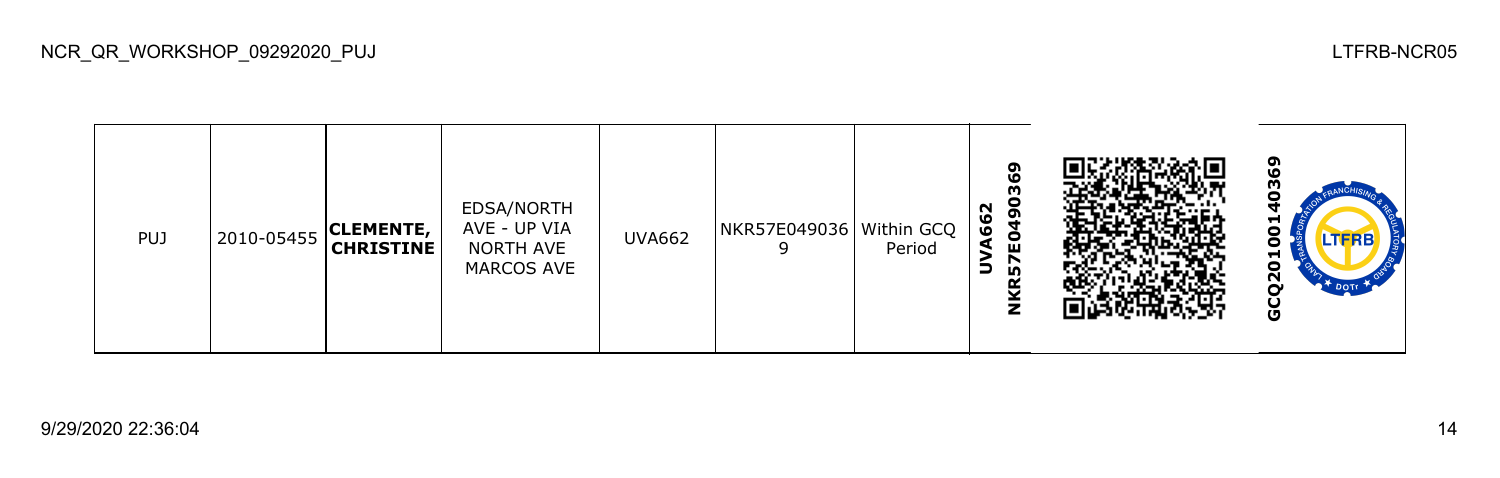| <b>PUJ</b> | 2011-02190 | <b>RAZOTE</b><br><b>ALBERT</b> | EDSA/NORTH<br>AVE - UP VIA<br>NORTH AVE<br>MARCOS AVE | CGS748 | SPMM1012386 | Within GCQ<br>Period | ပ<br>ဖ<br>Ø<br>23<br>œ<br>4<br>101<br>GS7<br>ပ<br>င္ဟ |  | ပ<br>ო<br>ს<br>Н<br>0<br><b>LTFRB</b><br>⊣<br>5<br>N<br>DOTI<br>O |
|------------|------------|--------------------------------|-------------------------------------------------------|--------|-------------|----------------------|-------------------------------------------------------|--|-------------------------------------------------------------------|
|------------|------------|--------------------------------|-------------------------------------------------------|--------|-------------|----------------------|-------------------------------------------------------|--|-------------------------------------------------------------------|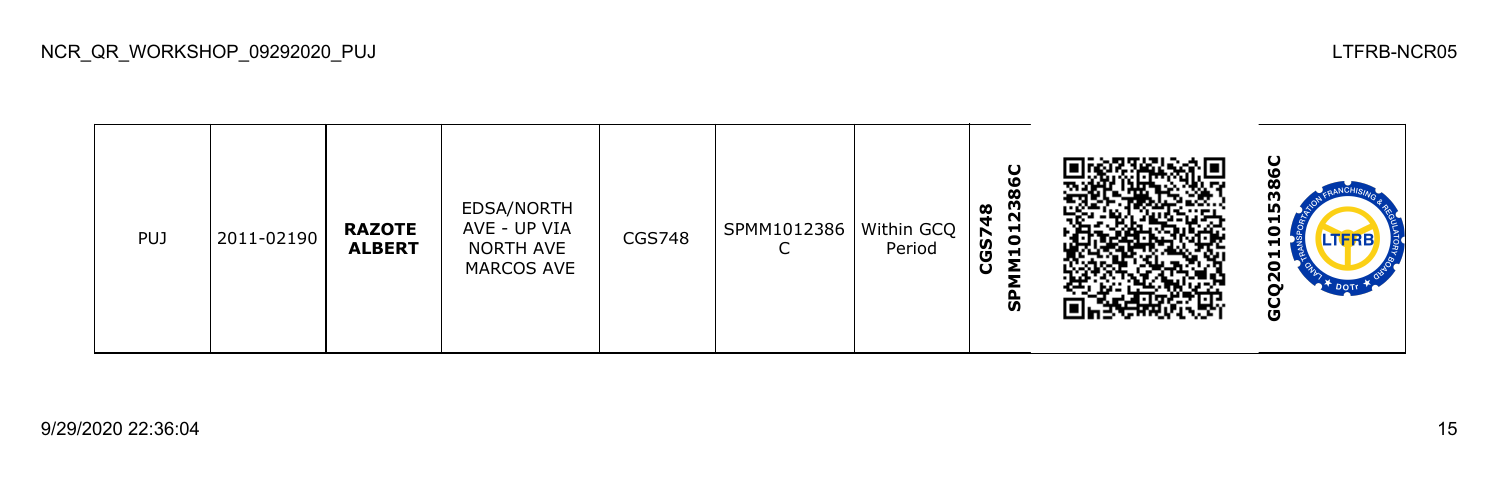| <b>PUJ</b> | 2011-02413 | <b>GARCIA</b><br><b>RESTY</b> | EDSA/NORTH<br>AVE - UP VIA<br>NORTH AVE<br>MARCOS AVE |  | HMWE2015232   Within GCQ<br>96C | Period | ပ<br>٥<br>2329<br><b>IV</b><br>5<br>N<br>ш |  | ပ<br>רי<br>Φ<br>ᆋ<br>o<br><b>LTFRB</b><br>⊣<br>⊣<br>Ξ<br>ū<br>O |
|------------|------------|-------------------------------|-------------------------------------------------------|--|---------------------------------|--------|--------------------------------------------|--|-----------------------------------------------------------------|
|------------|------------|-------------------------------|-------------------------------------------------------|--|---------------------------------|--------|--------------------------------------------|--|-----------------------------------------------------------------|

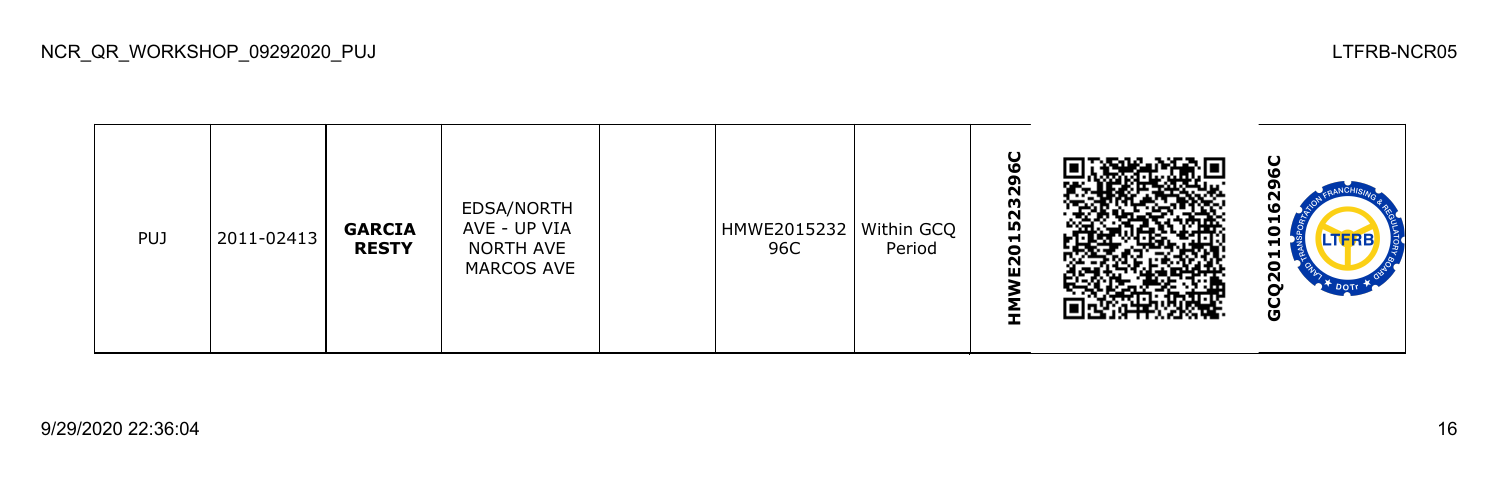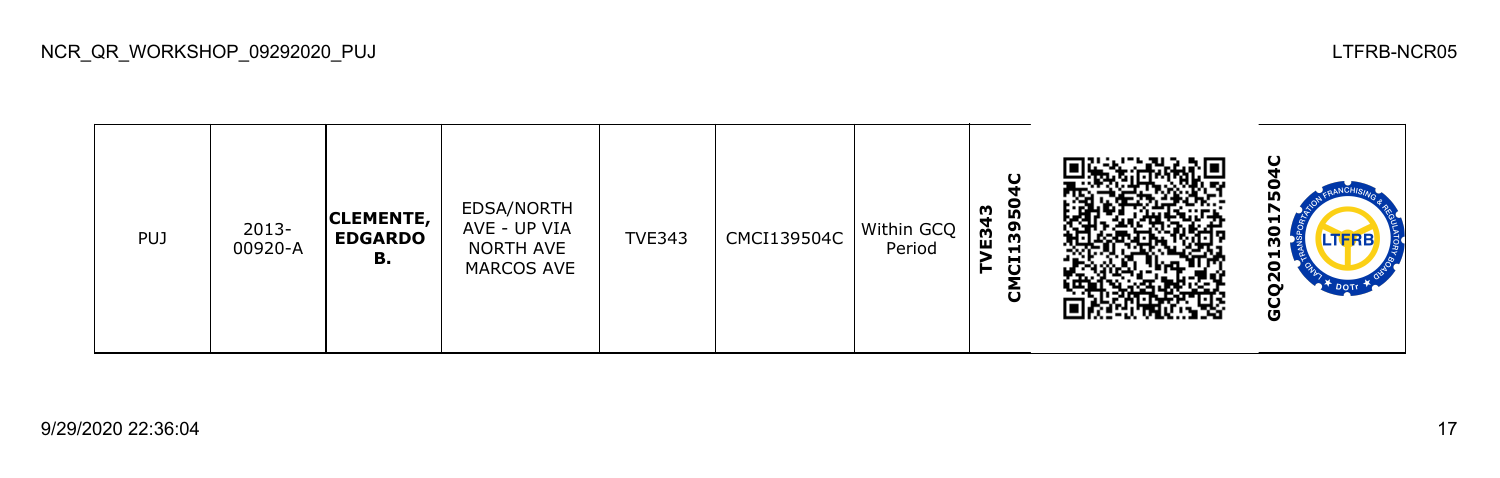| <b>PUJ</b> | 2016-00338 | <b>LAGONOY,</b><br><b>ELSA R.</b> | EDSA/NORTH<br>AVE - UP VIA<br>NORTH AVE<br>MARCOS AVE |  | MAR201534202 Within GCQ | Period | O<br>So<br>$\mathbf{\Omega}$<br>153<br>$\bullet$<br>N<br>Q |  | ပ<br>ū<br>œ<br>ᆔ<br>n<br>TFRE<br>v<br>−<br>o<br>$\overline{2}$<br><b>DOT</b> T<br>o |
|------------|------------|-----------------------------------|-------------------------------------------------------|--|-------------------------|--------|------------------------------------------------------------|--|-------------------------------------------------------------------------------------|
|------------|------------|-----------------------------------|-------------------------------------------------------|--|-------------------------|--------|------------------------------------------------------------|--|-------------------------------------------------------------------------------------|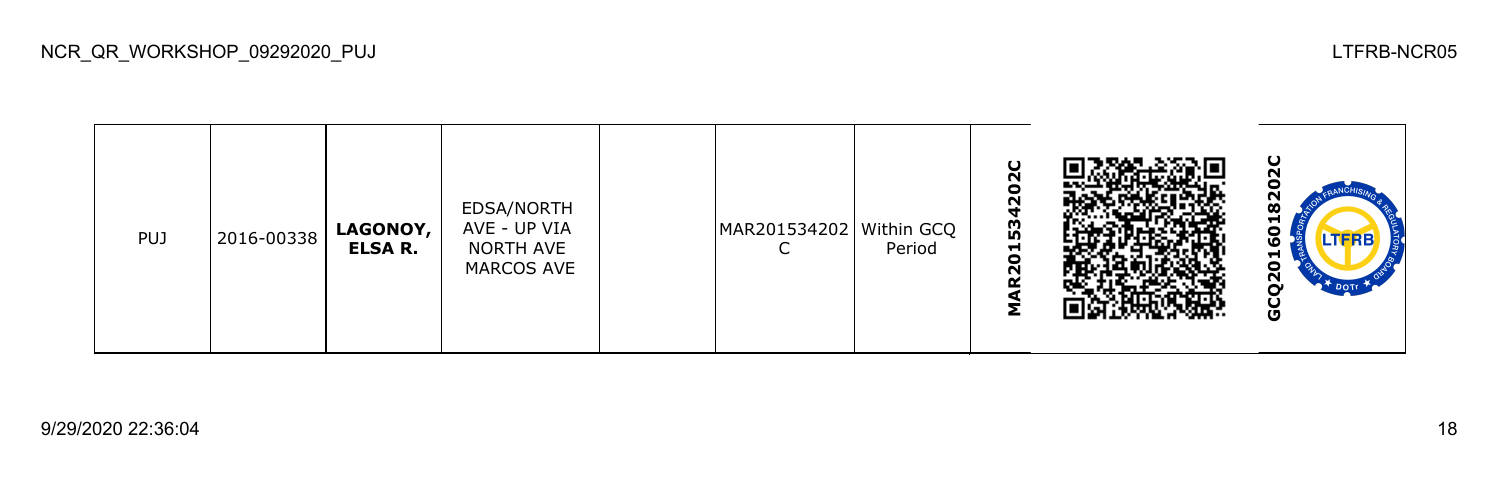

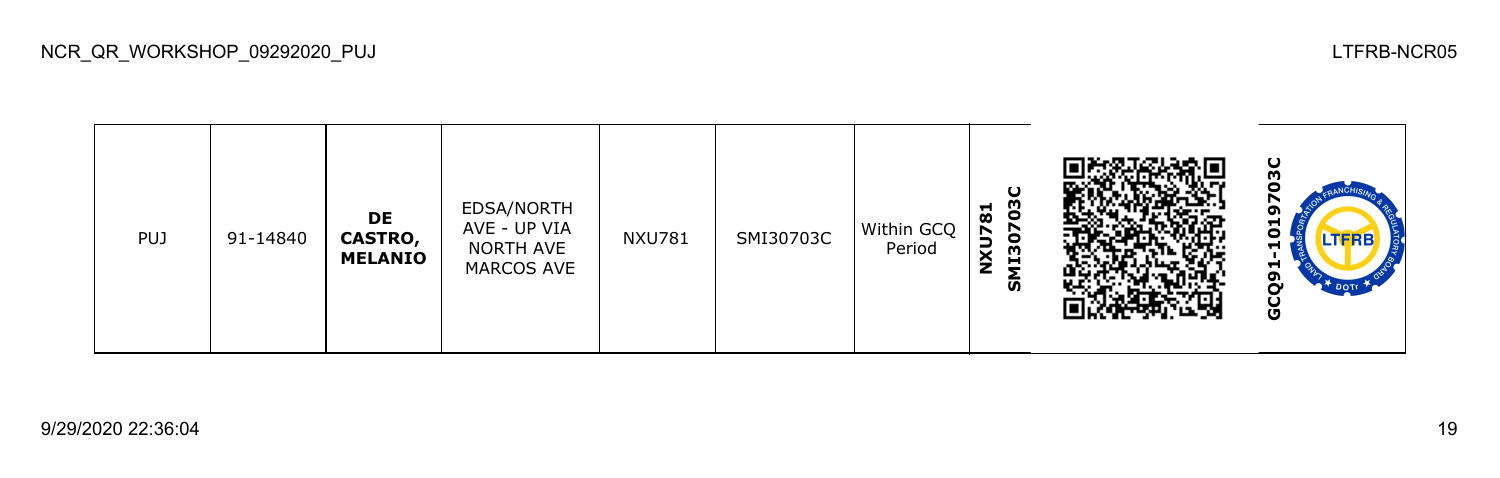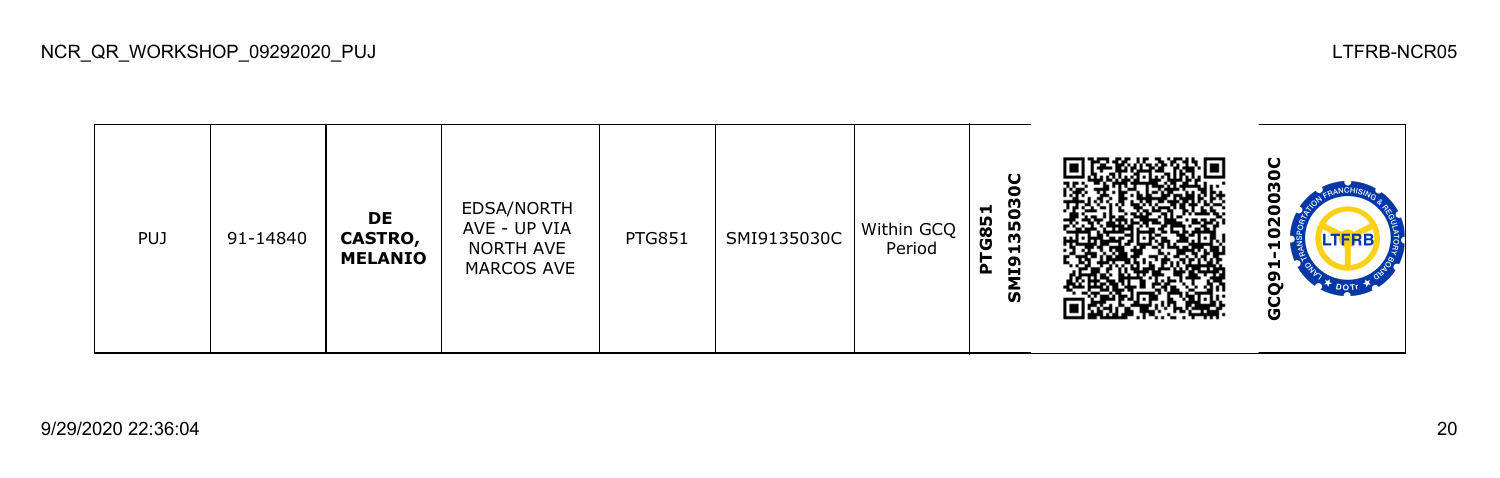| <b>PUJ</b> | 91-14840 | DE<br><b>CASTRO,</b><br><b>MELANIO</b> | EDSA/NORTH<br>AVE - UP VIA<br>NORTH AVE<br>MARCOS AVE | <b>NYE820</b> | SMI9338325C | Within GCQ<br>Period | 5C<br>33832<br>$\bullet$<br>E82<br>≩<br>Σ,<br>ົທົ |  | ပ<br>m<br>ᆏ<br>Ν<br>o<br><b>LTFRB</b><br>н<br>H<br>ີຕ<br>N<br>$\mathbb{R}^+$ DOTE<br>Ō |
|------------|----------|----------------------------------------|-------------------------------------------------------|---------------|-------------|----------------------|---------------------------------------------------|--|----------------------------------------------------------------------------------------|
|------------|----------|----------------------------------------|-------------------------------------------------------|---------------|-------------|----------------------|---------------------------------------------------|--|----------------------------------------------------------------------------------------|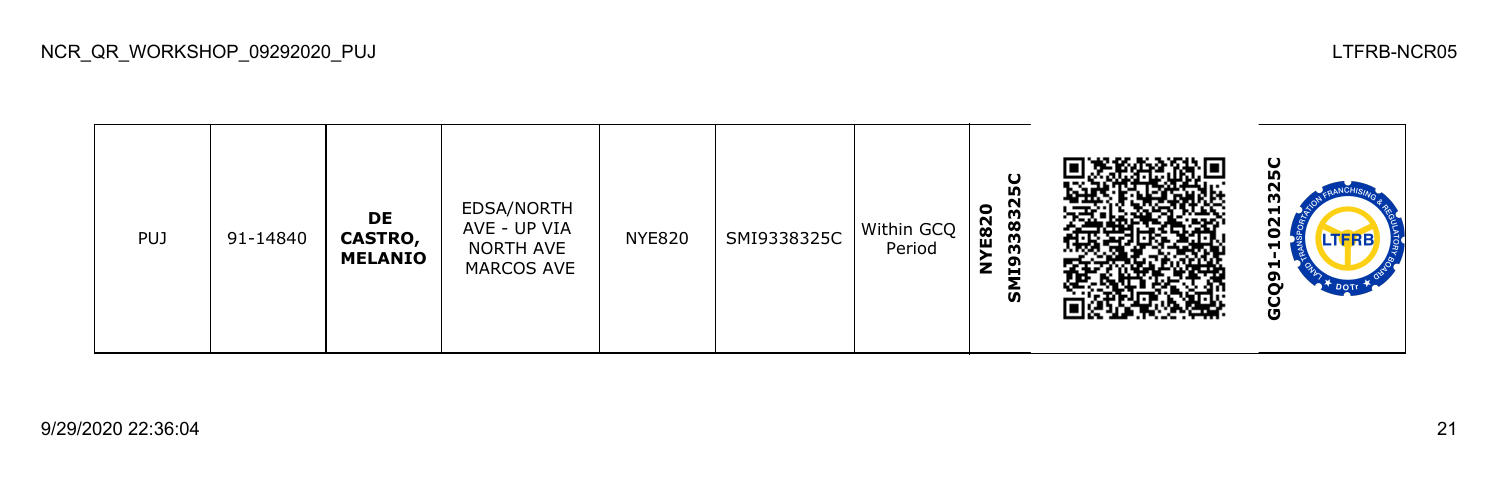| <b>PUJ</b> | 93-00397 | <b>RAZOTE,</b><br><b>CRISTETA</b><br>R | EDSA/NORTH<br>AVE - UP VIA<br>NORTH AVE<br>MARCOS AVE | <b>NYD964</b> | CMCI121068C | Within GCQ<br>Period | 8C<br>106<br>4<br>96<br>$\sim$<br>≏<br>⊣<br>J<br>z<br>ō |  | ပ<br>ο<br>25<br>o<br><b>LTFRB</b><br>о<br>ო<br>თ<br>Ò<br>Ū |
|------------|----------|----------------------------------------|-------------------------------------------------------|---------------|-------------|----------------------|---------------------------------------------------------|--|------------------------------------------------------------|
|------------|----------|----------------------------------------|-------------------------------------------------------|---------------|-------------|----------------------|---------------------------------------------------------|--|------------------------------------------------------------|

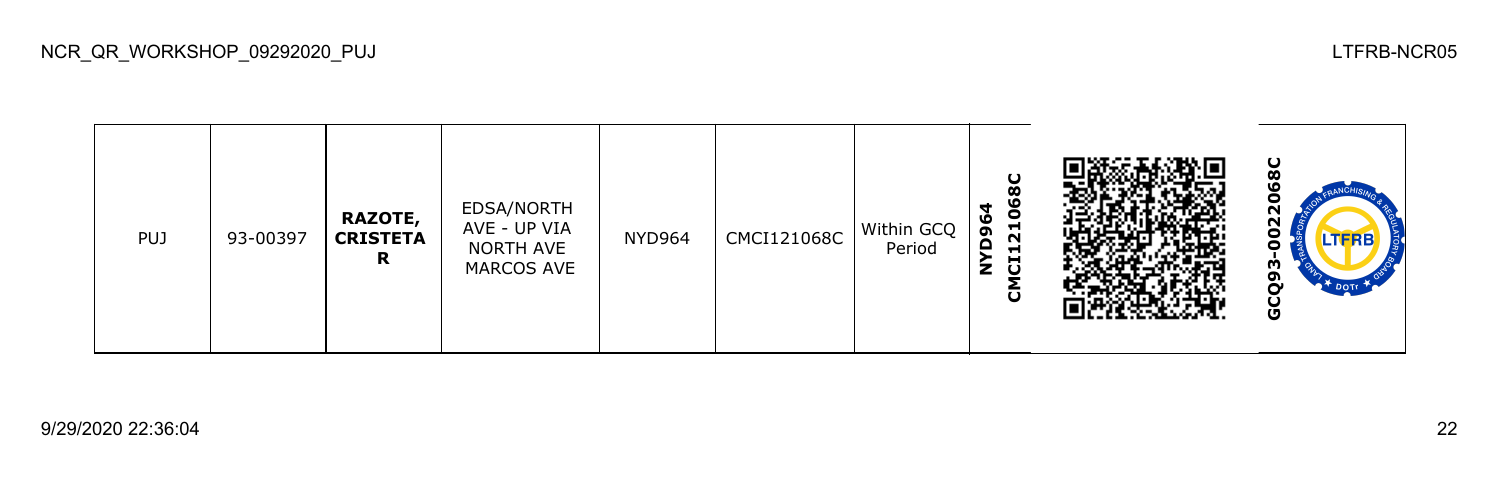| <b>PUJ</b> | 93-00398 | RAMOS,<br><b>LORETO</b> | EDSA/NORTH<br>AVE - UP VIA<br>NORTH AVE<br>MARCOS AVE | <b>TEV919</b> | CCM928088C | Within GCQ<br>Period | O<br>28088<br>ຶ<br>Н<br>ີ<br>$\overline{9}$<br>ш<br>ပ္ပ |  | ပ<br>œ<br>œ<br>с<br>m<br>N<br>.TFRB<br>w<br>ີ<br>Ō |
|------------|----------|-------------------------|-------------------------------------------------------|---------------|------------|----------------------|---------------------------------------------------------|--|----------------------------------------------------|
|------------|----------|-------------------------|-------------------------------------------------------|---------------|------------|----------------------|---------------------------------------------------------|--|----------------------------------------------------|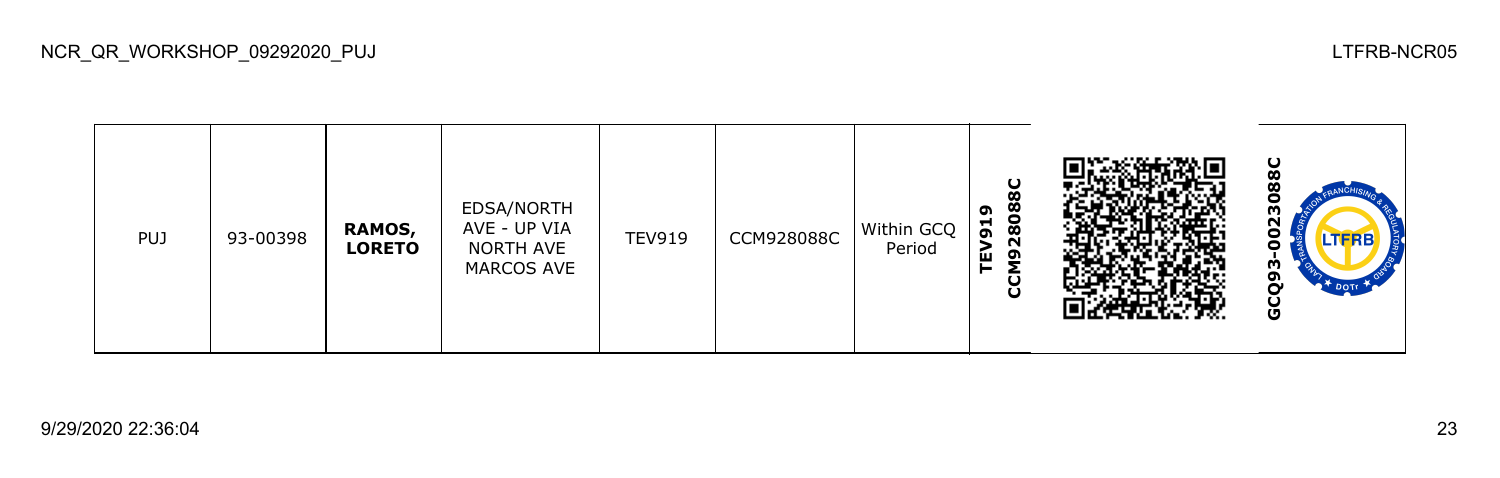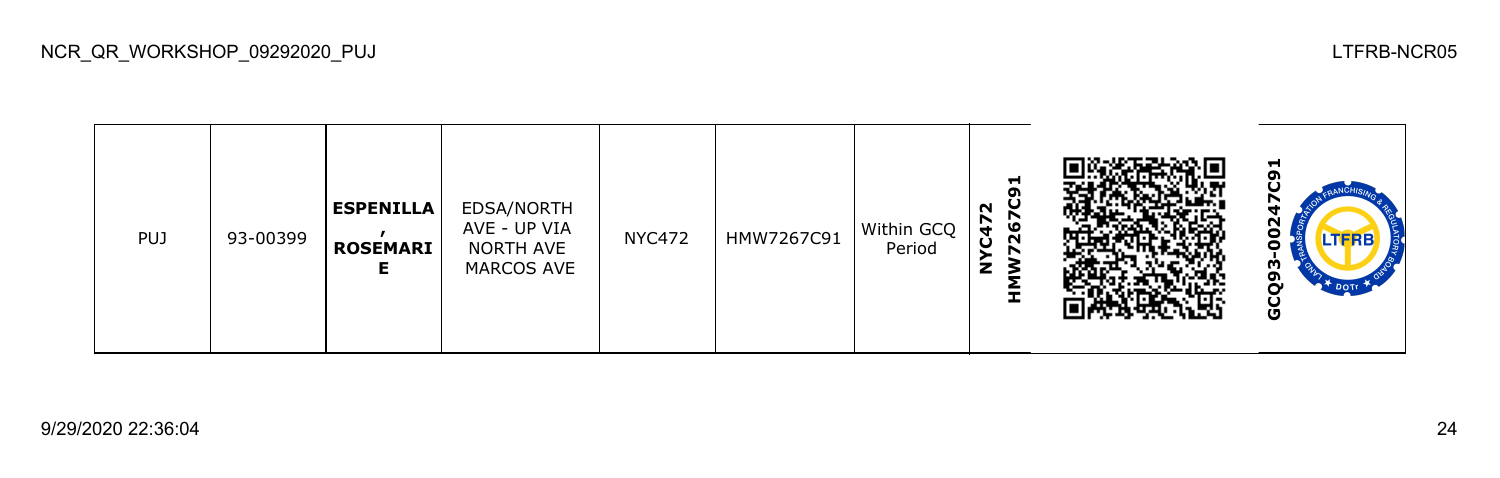

NCR\_QR\_WORKSHOP\_09292020\_PUJ LTFRB-NCR05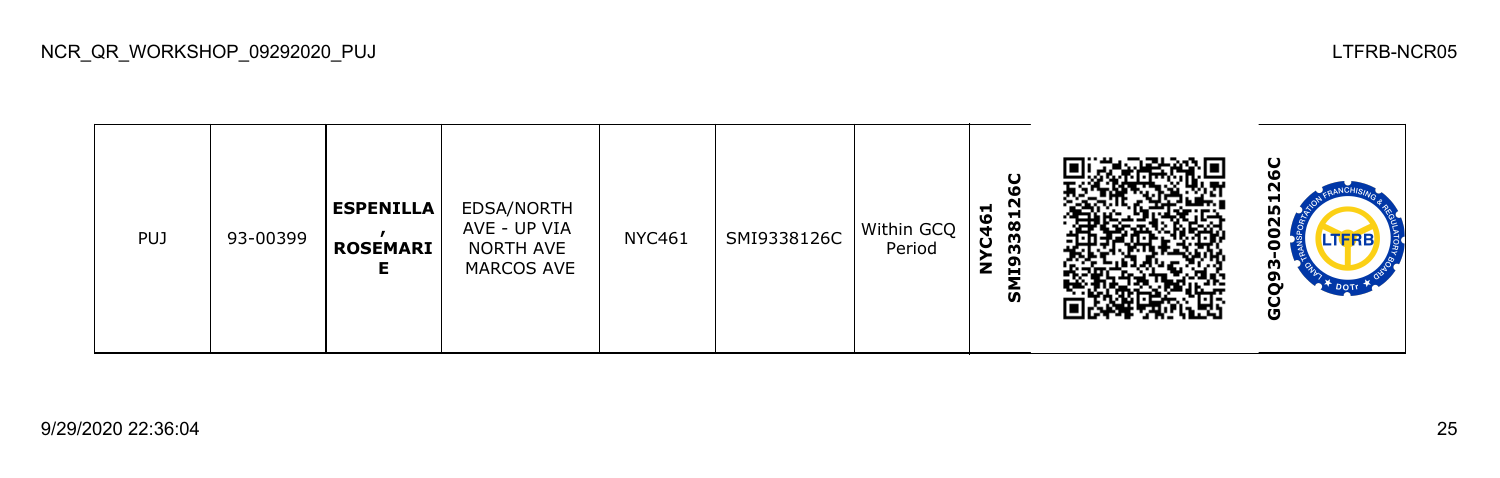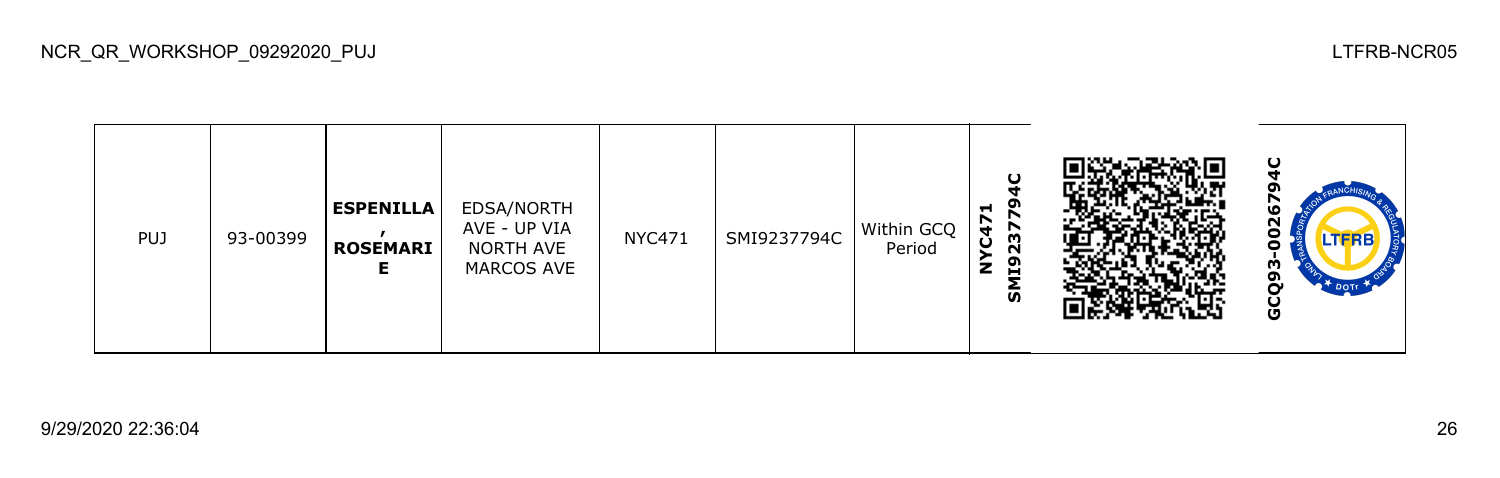| <b>PUJ</b> | 93-00400 | <b>GABRIEL,</b><br><b>ELVIRA</b> | EDSA/NORTH<br>AVE - UP VIA<br>NORTH AVE<br>MARCOS AVE | <b>TVY693</b> | SMI200042570   Within GCQ | Period | $\mathbf C$<br>25<br>m<br>စ္ပ<br>$\blacktriangleleft$<br>$\bullet$<br>0<br>0<br>N<br>-<br><b>S</b> |  | ပ<br>m<br>r<br>ี<br>LTFRB<br>w<br>ດາ<br>Ū |
|------------|----------|----------------------------------|-------------------------------------------------------|---------------|---------------------------|--------|----------------------------------------------------------------------------------------------------|--|-------------------------------------------|
|------------|----------|----------------------------------|-------------------------------------------------------|---------------|---------------------------|--------|----------------------------------------------------------------------------------------------------|--|-------------------------------------------|

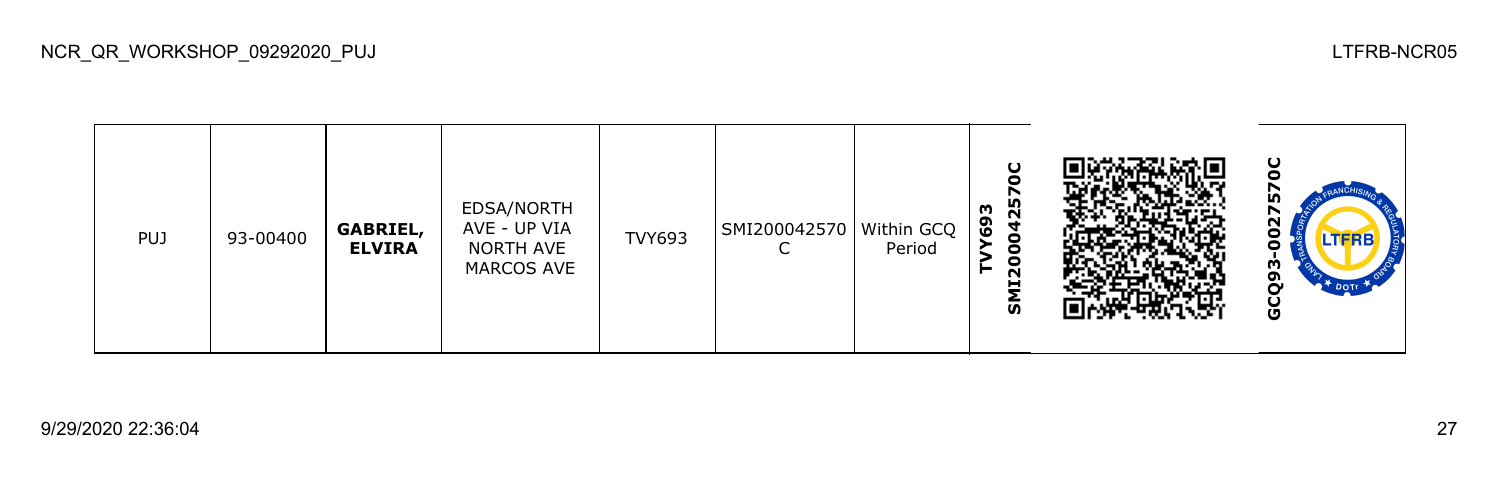

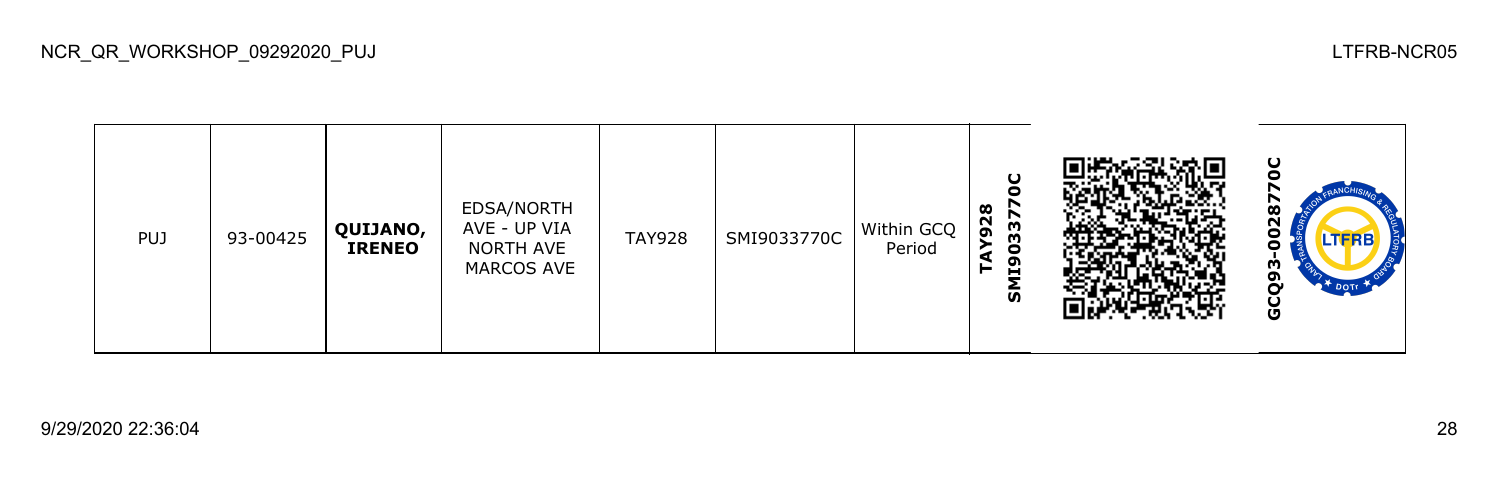| <b>PUJ</b> | 95-00265 | OLIVAR,<br><b>GILBERT</b> | EDSA/NORTH<br>AVE - UP VIA<br>NORTH AVE<br>MARCOS AVE | <b>DLW413</b> | SPMM-72603-<br>94C | Within GCQ<br>Period | ပ<br>o<br>m<br>ო<br>မိ<br><b>W41</b><br>N<br>r<br>-<br>۵<br><b>S</b> |  | ပ<br>ၛ<br>0<br><b>LTFRB</b><br>Ξ<br>IÒ,<br>თ<br>n<br>ိဗ |
|------------|----------|---------------------------|-------------------------------------------------------|---------------|--------------------|----------------------|----------------------------------------------------------------------|--|---------------------------------------------------------|
|------------|----------|---------------------------|-------------------------------------------------------|---------------|--------------------|----------------------|----------------------------------------------------------------------|--|---------------------------------------------------------|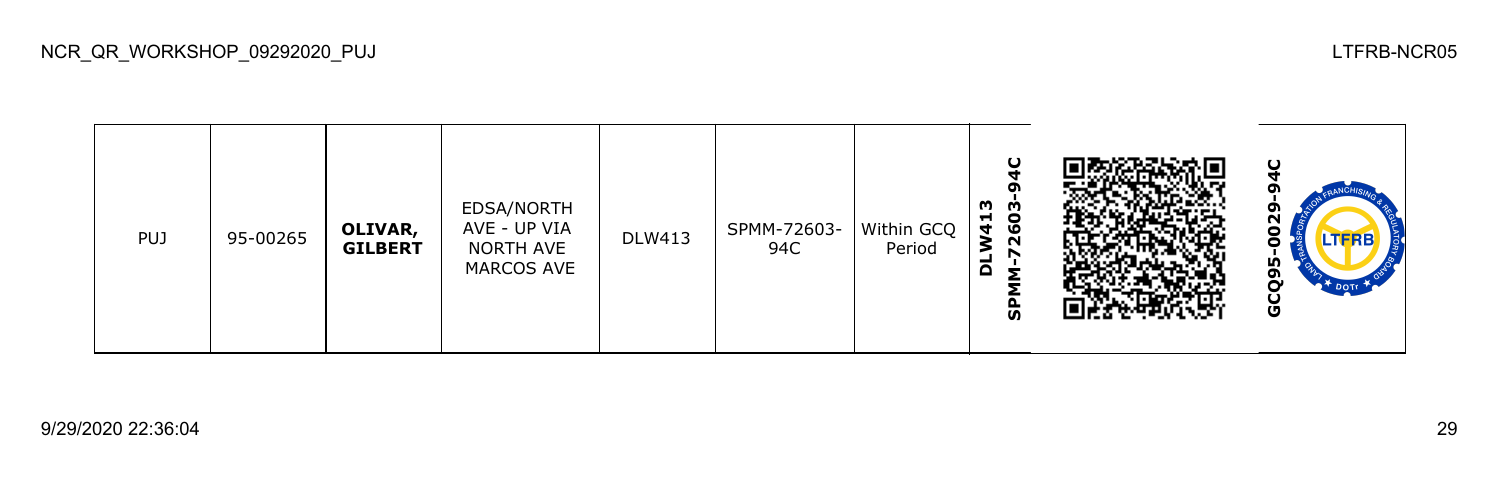**GCQ95-0030597CALB20104597C** ۰ Ŭ, EDSA/NORTH **UVL345** õ 003 PUJ 95-00596 **FUCIO,**  AVE - UP VIA UVL345 ALB20104597C Within GCQ **CARMELITA** Period NORTH AVE GCQ95-MARCOS AVE

NCR\_QR\_WORKSHOP\_09292020\_PUJ LTFRB-NCR05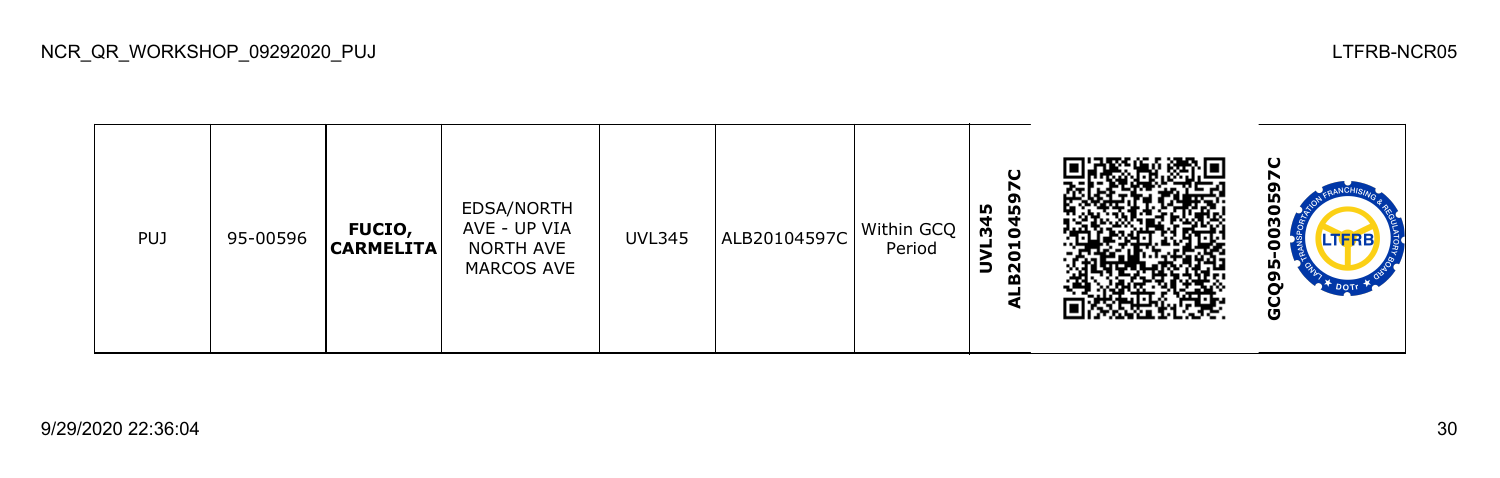|  | <b>PUJ</b> | 95-00654 | <b>CUEVAS,</b><br><b>JENEFER</b> | EDSA/NORTH<br>AVE - UP VIA<br>NORTH AVE<br>MARCOS AVE | <b>PVZ531</b> | SMI9338961C | Within GCQ<br>Period | ပ<br>ᆋ<br>33896<br>−<br><b>Z53</b><br>119<br>௨<br>ົທົ |  | ပ<br>−<br>o<br>ω<br>.TERB<br>w<br>ຫ<br>Ū |
|--|------------|----------|----------------------------------|-------------------------------------------------------|---------------|-------------|----------------------|-------------------------------------------------------|--|------------------------------------------|
|--|------------|----------|----------------------------------|-------------------------------------------------------|---------------|-------------|----------------------|-------------------------------------------------------|--|------------------------------------------|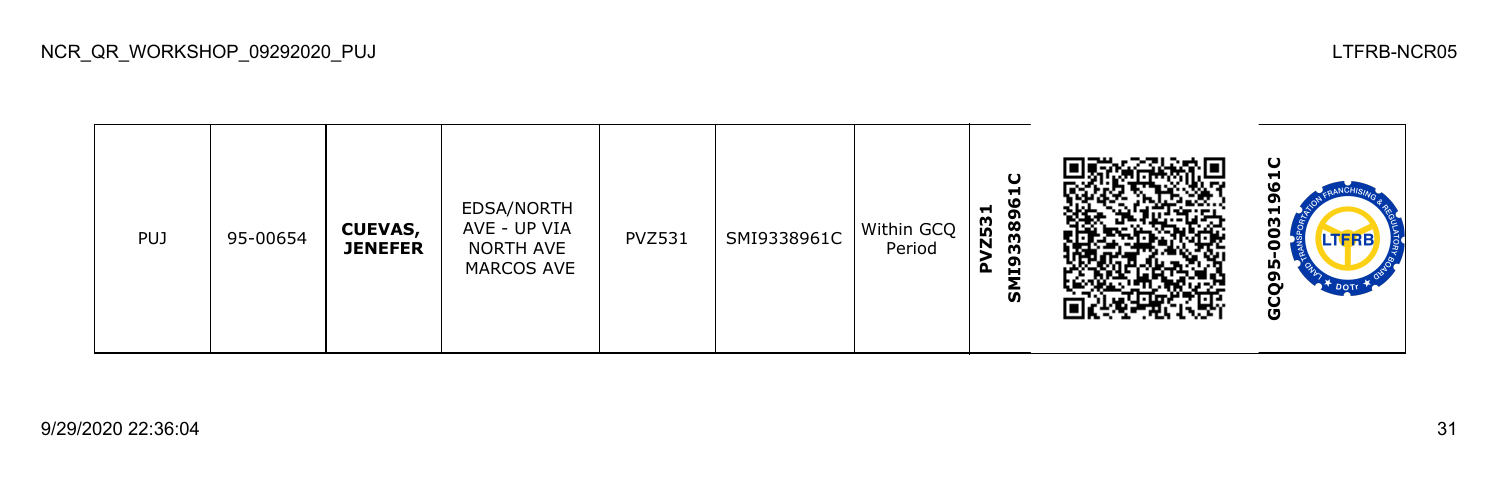| <b>PUJ</b> | 96-00286 | <b>ANTONIO,</b><br><b>EMELITA</b> | EDSA/NORTH<br>AVE - UP VIA<br>NORTH AVE<br><b>MARCOS AVE</b> | <b>NYC685</b> | CCM914991C | Within GCQ<br>Period | ပ<br>−<br>C685<br>ຶ<br>$\boldsymbol{3}$<br>Н<br>ຸດ<br>Σ<br>z<br>g |  | ပ<br>-<br>σ<br>59<br>.TFRB<br>O<br>o<br>DOTT<br>ଌ |
|------------|----------|-----------------------------------|--------------------------------------------------------------|---------------|------------|----------------------|-------------------------------------------------------------------|--|---------------------------------------------------|
|------------|----------|-----------------------------------|--------------------------------------------------------------|---------------|------------|----------------------|-------------------------------------------------------------------|--|---------------------------------------------------|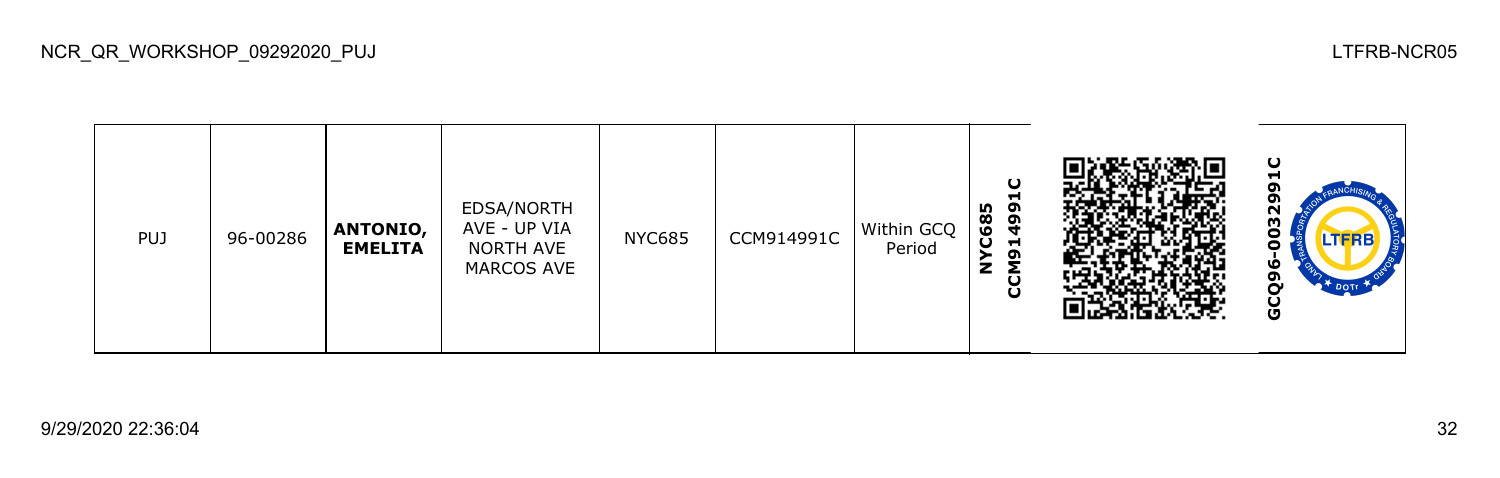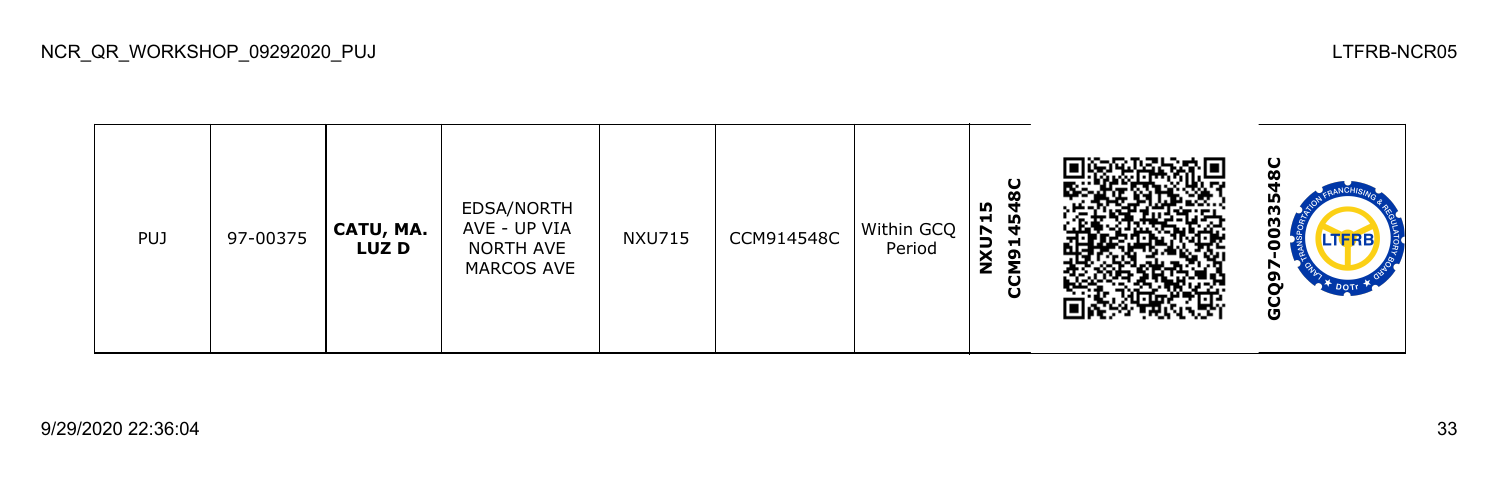



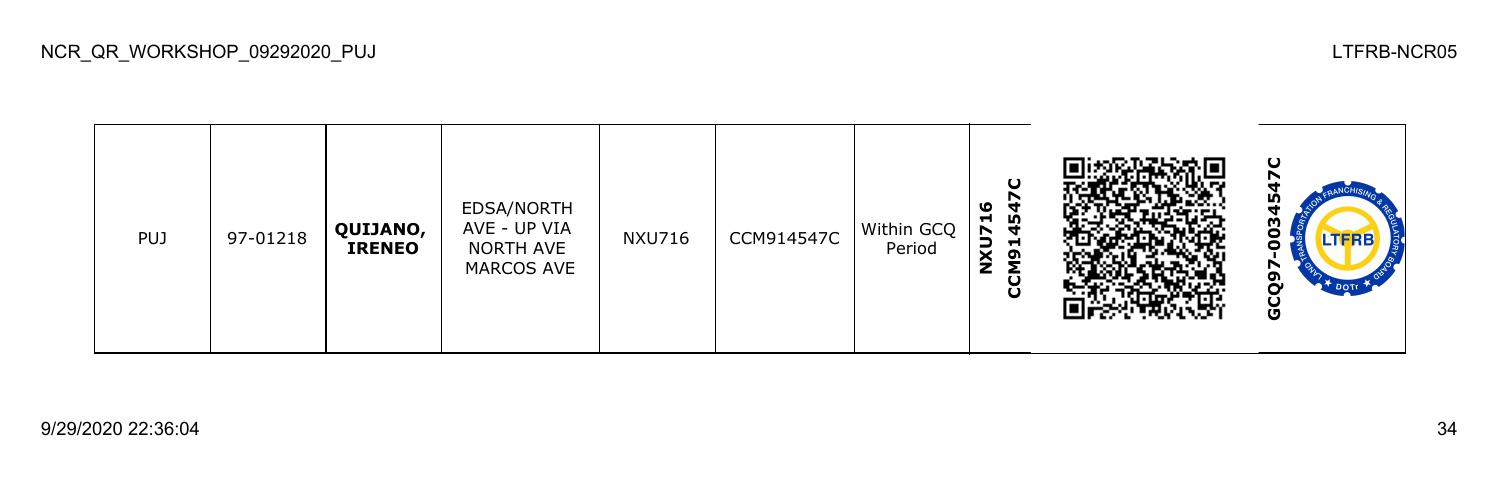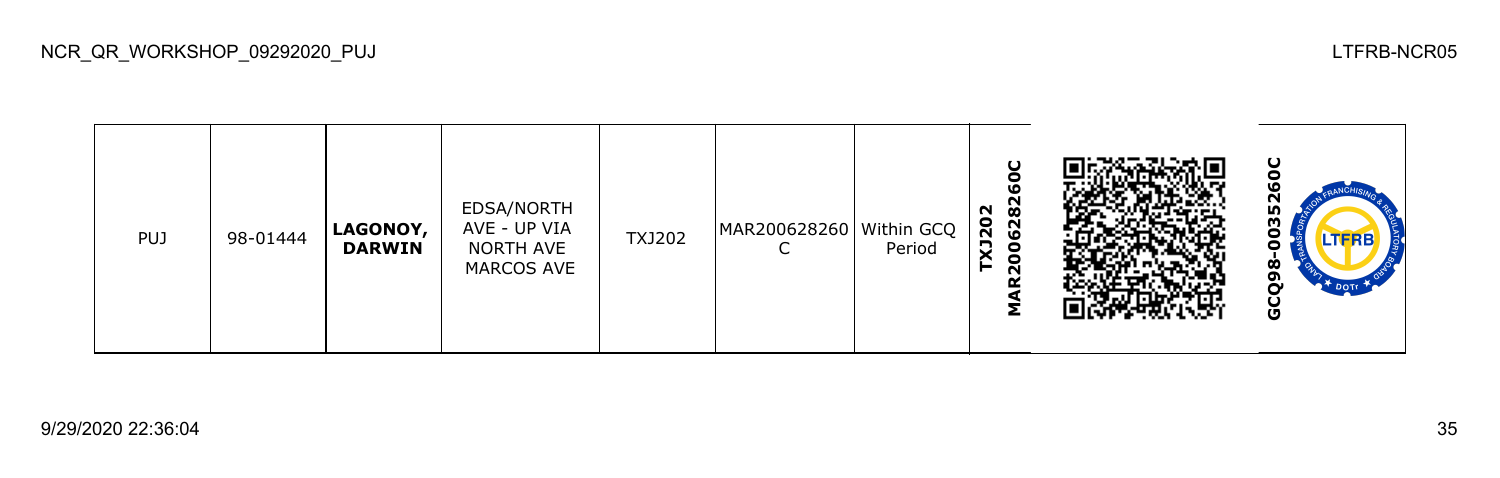|  | ےر | <b>FELIOU</b> | o<br>N | י⊂י<br>. | દ<br>$\bf{8}$<br>Ñ<br>DOTT<br>Ū |
|--|----|---------------|--------|----------|---------------------------------|
|  |    |               |        |          |                                 |